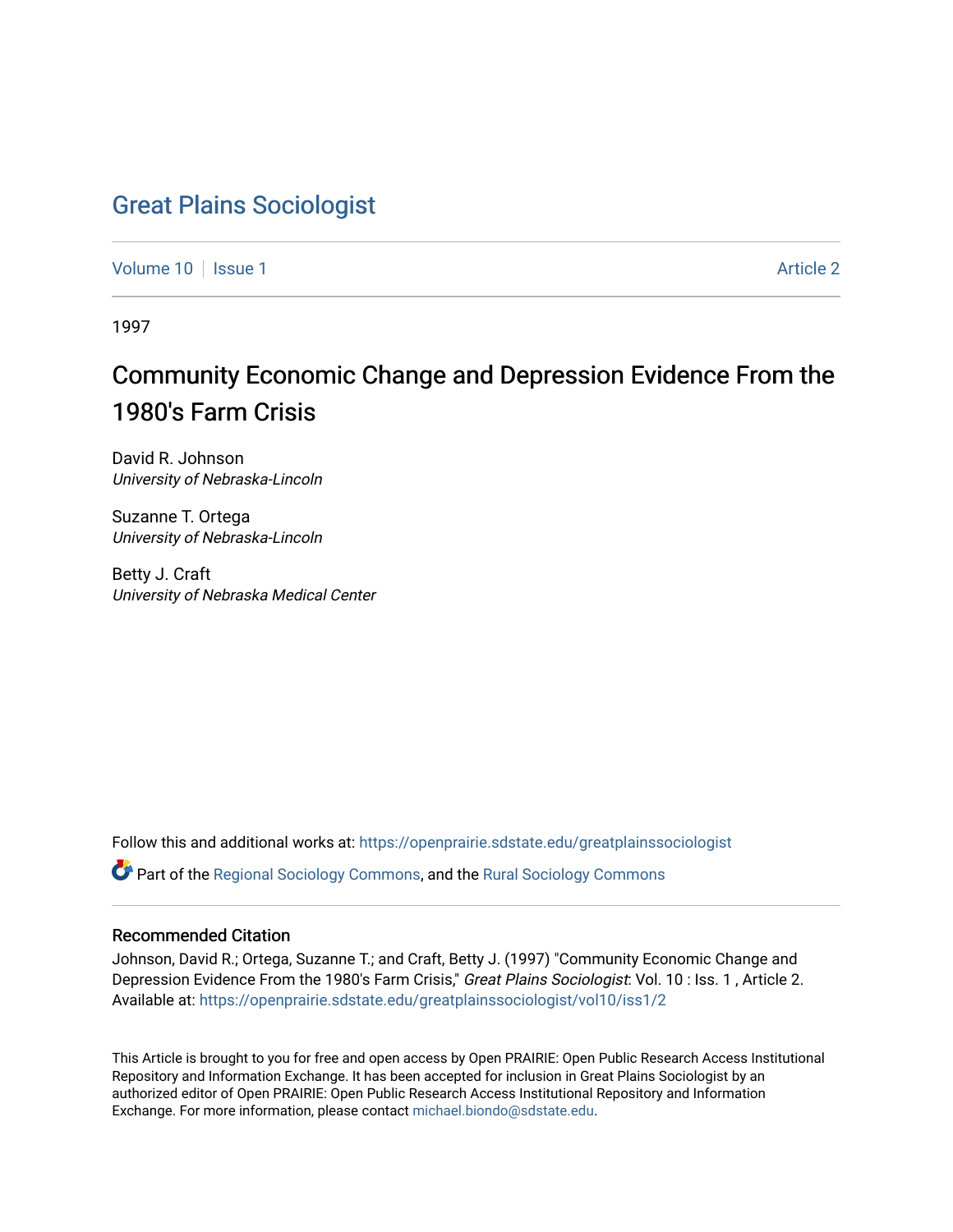The Great Plains Sociologist Volume 10 1997

# Community Economic Changeand Depression: Evidence from the 1980's Farm Crisis'

David R. Johnson Suzanne T. Ortega<br>University of Nebraska-Lincoln Iniversity of Nebra tel: 402-472-6040 fax: 402-472-6070

University of Nebraska-Lincoln

Betty J. Craft College of Nursing University of Nebraska Medical Center Omaha, NE 68198

#### **Abstract**

This paper examines the effect of aggregate economic conditions in communities on individual levels of depression. While the effect of economic conditions on mental health has been examined at the aggregate level and at the individual level, models including both individual and aggregate processes are necessary to differentiate contextual from individual processes impacting mental health status. Both crosssectional and panel data from a sample of respondents representative of a Great Plains state on which data were available in 1981, 1986, and 1989 were used in the analysis. The cross-sectional analysis in 1989 consisted of 2,485 respondents. Panel data from 916 respondents in 1981-1986 and from 1,299 respondents in 1986-1989 also analyzed. In both the cross-sectional and panel data there was little evidence of an effect of living in economically distressed communities on mental health independent of the relationship to the individuals' economic conditions. The research found that while individuals were able to evaluate the state of the local economy with some degree of accuracy, and their perception of the local economy was related to depression, this effect was not strong enough to produce a significant relationship between aggregate economic measures and depression. Implications of these findings for understanding community climate effects in smaller communities is discussed.

Published by Open PRAIRIE: Open Publir Research Access Institutional Repository and Informa

<sup>&</sup>lt;sup>1</sup>This research was partially supported by a grant from the National Institute of Mental Health. An earlier version of this paper was read at the Society for the Study of Social Problems annual meeting in Washington, D. C. 1991. Direct all inquiries to David R. Johnson, Department of Sociology, University of Nebraska-Lincoln 68588-0324 (djohnson@unlinfo.unl.edu).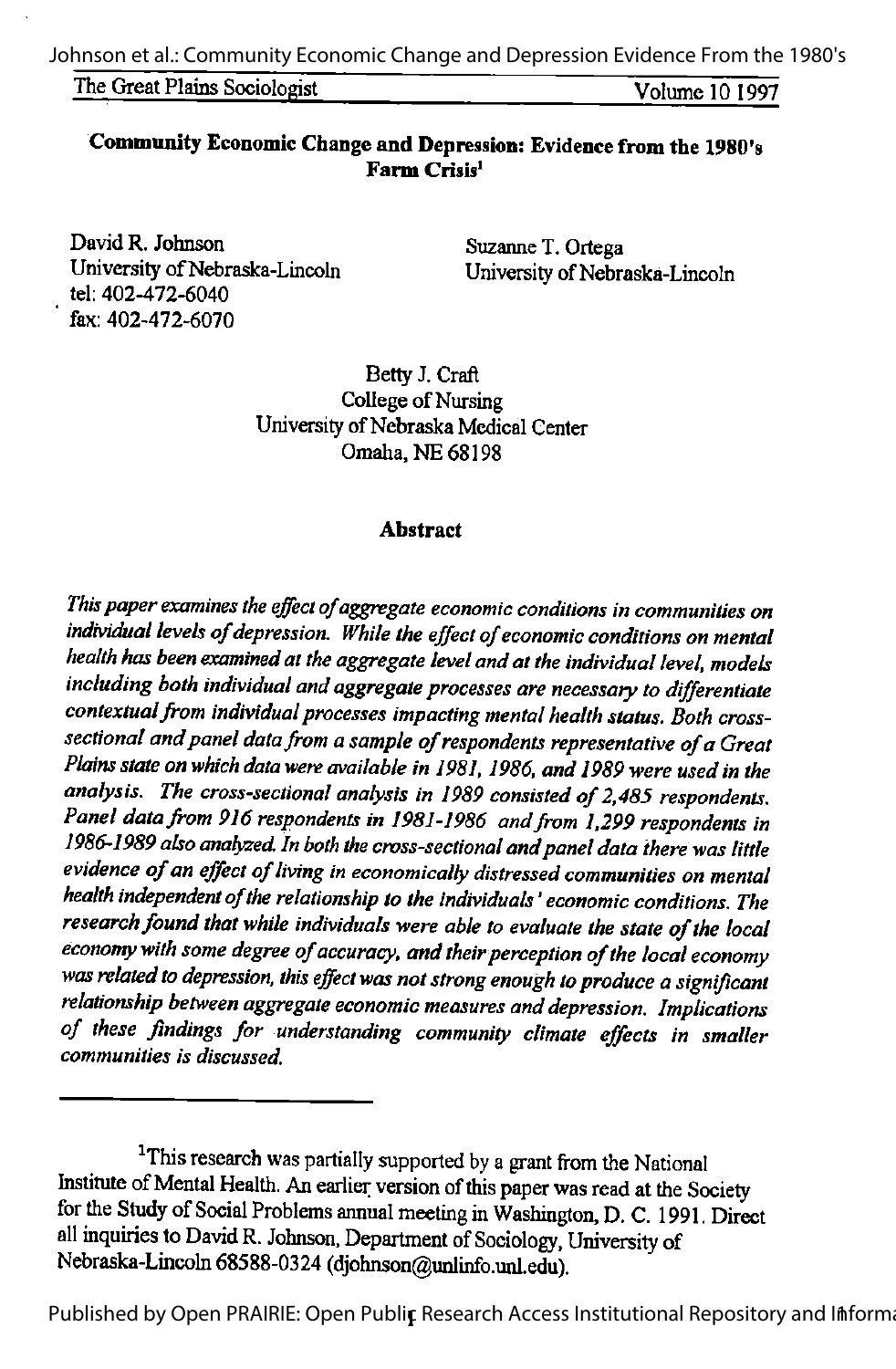#### **INTRODUCTION**

Over the past forty years, a preponderance of studies in psychiatric epidemiology have been guided by a social stress model. Making use of individuallevel variables, researchers have tried to establish the relationship between mental disorder and a variety of risk factors. Economic distress figures prominently in many of these studies. Although researchers often note that macroeconomic conditions establish the context within which economic distress is experienced, stress models typically do not include the ecological variables necessary to test the proposition.

In contrast to the stress/distress literature, the work of Brenner (1973; 1976) and others has focused on the relationship between economic conditions and rates of mental disorder/ hospitalization. Using aggregate measures of both independent and dependent variables, these studies find, with some consistency, that there is a significant relationship between economic and mental health variables. Unfortunately, few of these studies have included individual-level variables in the analysis. Consequently, the research casts little light on the factors or processes through which local economies impact individual well-being.

Nowhere are the limitations of these two research strategies more clear than in the literature which has arisen in response to the farm crisis of the mid-1980's. Most of these studies have been guided by an individual stress model; in focusing on the distress produced by personal economic hardships, research has fiequently ignored the volatility of the farm economy over time and has failed to empirically consider the variation in economic conditions that exists between different types of rural and urban communities.

The farm crisis literature shows, for instance, that farmers and farm families that were experiencing high levels of economic distress in the early to mid-1980's reported higher levels of depression and emotional strain than farmers with fewer financial problems (Hovt 1988; Kettner, Geller, Ludtke, and Kelly 1988; Marlowe and Little 1985; Ortega, Johnson and Craft 1995; Conger and Elder 1994). However, the "farm crisis" studies have generally been cross-sectional and many have included farmers only in their samples; when urban respondents have been included, the comparison made is often simply between metropolitan and non-metropolitan residents. Although research appears to indicate that themental health problems of farmers are exacerbated by economic distress, research has not yet demonstrated whether(1) over time, changes in economic stress -- desirable or undesirable --have led to changes in mental health status, nor (2) whether farmers are any different in this regard, than other rural residents or city dwellers. In addition, existing research does not permit an adequate assessment of the extent to which changes in the local economy impacts mental health solely through its relationship to individually experienced economic events or whether other processes are also involved.

Dooley, Catalano and Brownell (1986) identify atleast four possible avenues by which changes in the local economy might affect individual well-being. First, the simplest form of the "provocation hypothesis" holds that aggregate economic change is no more than the sum of individual economic events. Consistent with a general stress model, the provocation hypothesis anticipates that negative economic events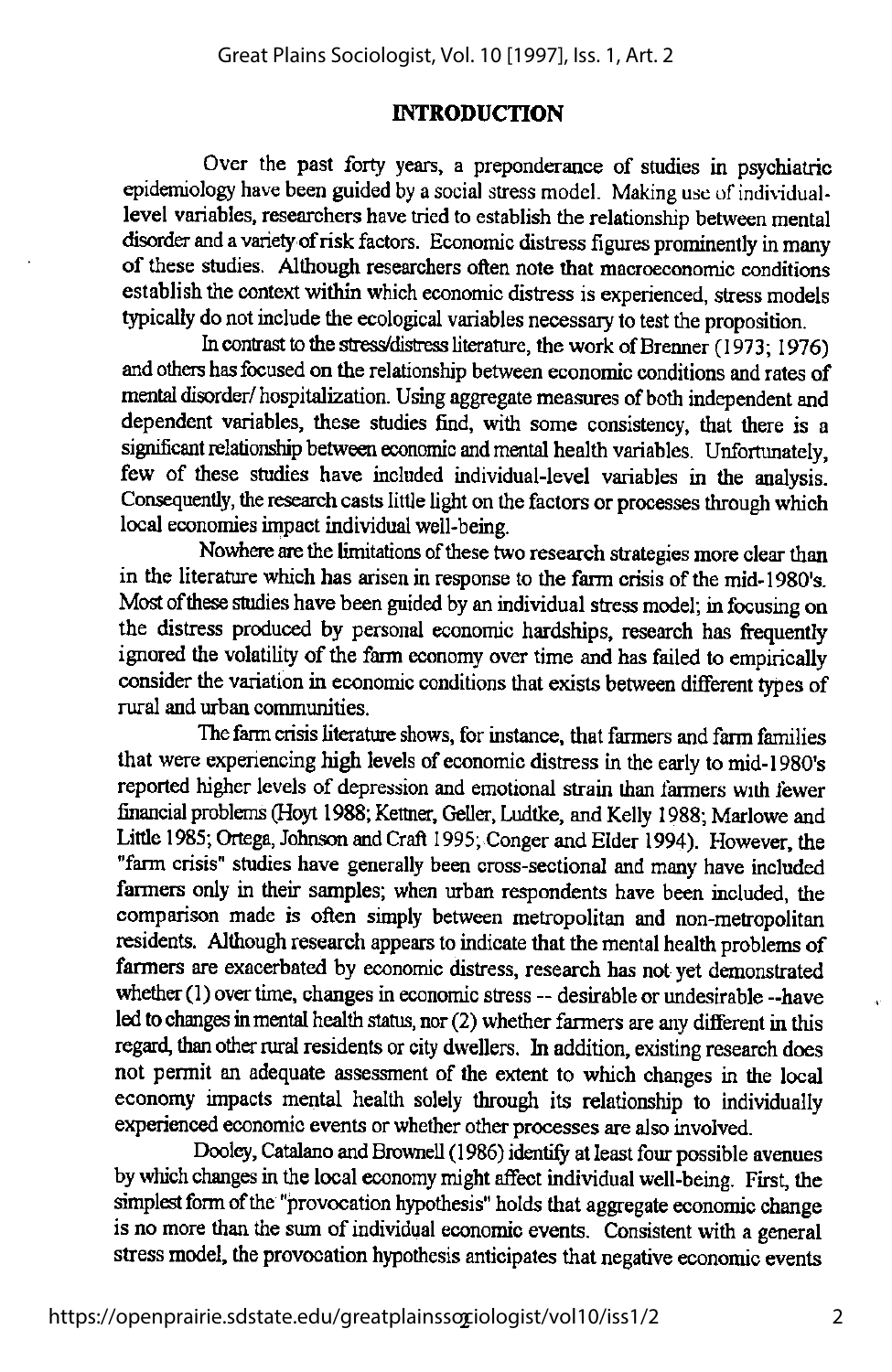such as the loss of a job or income, bankruptcy, difficulty paying bills, etc. increase the probability that an individual will experience significant emotional distress (See also Catalano and Doolev 1977). Thus, changes in the local economy affect mental health simply because they alter the probabilities that an individual will experience negative economic events.

A second mechanism is outlined in the "anticipation hypothesis". Even in the absence of personally experienced economic hardship, changes in the local economy could affect mental health insofar as those changes lead to anxiety about possible future undesirable financial events (Dooley et al. 1986; Dooley and Catalano 1980). To the extent that individualsfeel helpless regarding their economic futures, are pessimistic about their economic prospects, and believe that relative to individuals in other communities their financial outlook is poor, this hypothesis would predict that declines in the local economy would lead to increased levels of psychological distress, independent of individually-experienced negative economic events.

The third and fourth explanations that Dooley et al. (1986) propose rest on a presumed interaction between local economies and individual stressful life events. The third hypothesis holds that the amount of mental distress an individual experiences as a result of financial hardship depends upon whether or not financial problems are seen as a reflection on personal competencies; persons who are unemployed during times of full employment may suffer more distress than those who are unemployed during times when the unemployment rate is high simply because they have fewer, or less compelling, structural/systemic justifications for their financial plight. According to Dooley et al., an assessment of whether one's economic hardships are a result of personal incompetence or factors beyond one's control depends upon an individual's awareness of local economic conditions.

Finally, it is possible that the economy and stressful events interact without the individual being aware of the status of the local economy; individuals may be less able to cope with personal economic hardships in those communities where social support systems have been disrupted by patterns of out-migration and economic decline. Dooley et al. (1986) treat this explanation as a type of interaction hypothesis; the literature, however, generally finds that social support has direct, as well as buffering, effects on mental health. It is possible, therefore, that economically-based changes in social support systems may have effects on individual mental health that are independent of stressful life events.

The 1986 Dooley et. al. paper is a notable exception to the general rule that research has failed to use a longitudinal design that includes both aggregate and individual-level variables and both metropolitan and nonmetropolitan subjects. Using panel data collected in Kansas City, Missouri (metropolitan) and Washington County, Maryland (nonmetropolitan) in 1972 and 1973, these authors report that aggregate economic conditions have no significant direct or interactive effects on depression, once respondents' age and prior levels of depression are controlled. Individual economic events had a similarly low relationship to depression once prior symptoms were controlled. This pattern of "non-effects" held for both metropolitan and nonmetropolitan samples, and generally for both males and females. Despite the apparent robustness of the findings, there are two major reasons why it is premature to reject any of the hypotheses outlined above. First, the Dooley et al. samples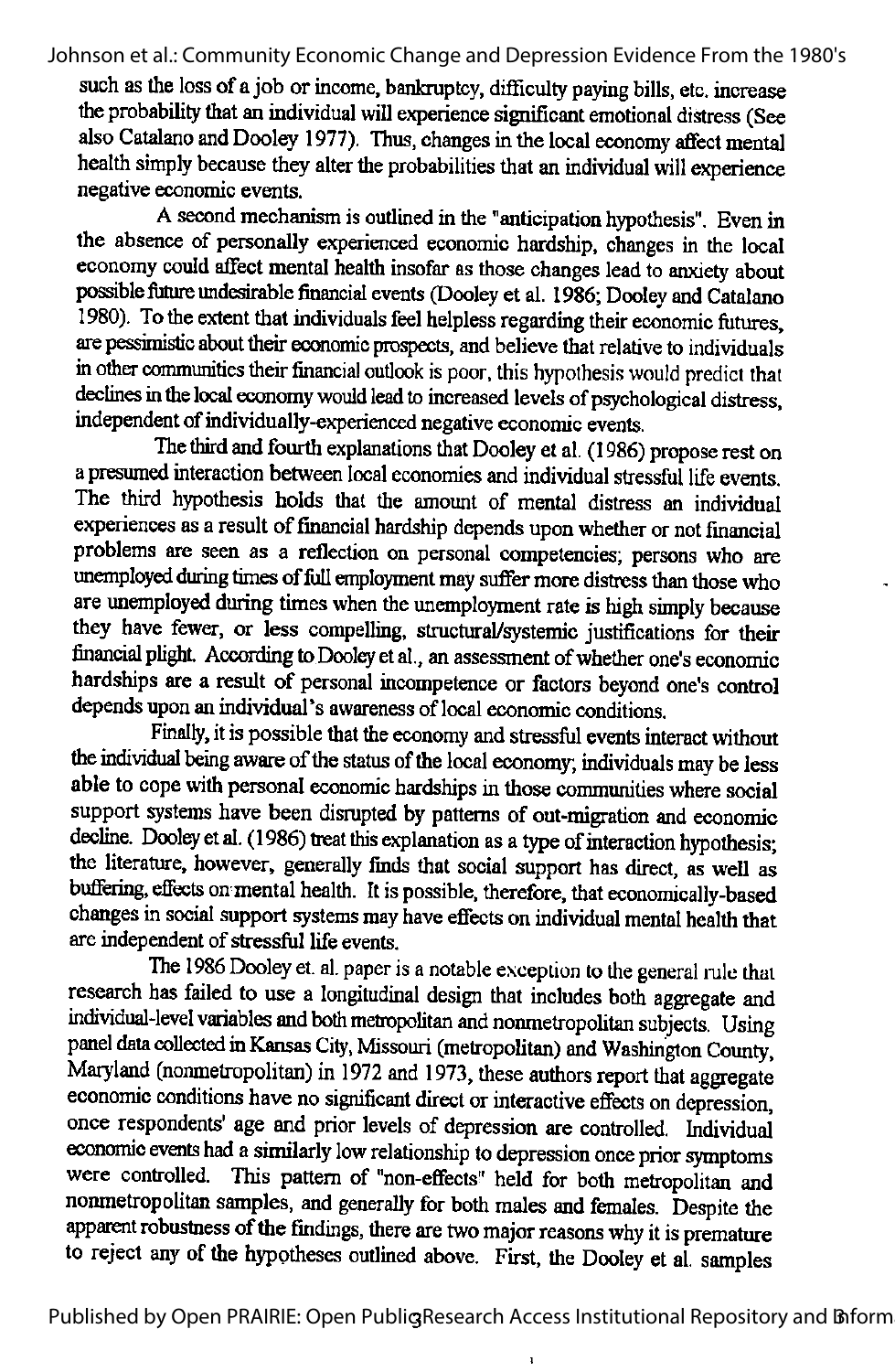included communities and data points that contain relatively little variation in unemployment rates or structural change in the labor force. It is possible, therefore, that changes in the local economy do have effects on psychological well-being, but that the effects occur cmly when fluctuations inthe economy are more extreme ortake place over a longer period of time. Second, it remains possible that the effects of economic change vary across community types (Clausen and Kohn 1959; Dooley, Catalano, Jackson, and Brownell 1981; Dooley et al. 1986). As a number of scholars have pointed out (Bender et al. 1985; Cordes 1989), studies must take into account the cultural, demographic, and economic diversity of rural America. It is unlikely that the metropolitan/nonmetropolitan distinction captures the heterogeneity that exists within different types of rural and urban communities.

This study is designed to overcome many of the limitations noted above. Data come from a representative sample of Nebraskans, first interviewed in 1981, and subsequently interviewed in 1986 and 1989. This time period saw rather dramatic change in the state and the farm economy, from a period of prosperity it the early 1980's, to the depths of the farm crisis in the mid-1980's, to a period of economic recovery and resurgence in the last years of the decade. Included in the sample are farmers and ranchers, residents of very small rural communities, city-dwellers, and residents of metropolitan areas. Both aggregate and individual-level economic indicators are used to predict levels of depressive symptomatology. Because more refined measures of social support and economic stress were available in the 1989 survey, the analysis takes place in two stages. In the first stage of the analysis, crosssectional data are used to test the four explanations that Dooley et al. propose for the relationship between economic conditions and mental health; particular attention is given to the way in which community type modifies these relationships. In the second stage of the analysis, panel data are used to test a somewhat less comprehensive model of the relationship between changes in the economy and changes in depression.

#### STUDY DESIGN

Samples. The data used in this study were collected in three telephone surveys conducted in 1981. 1986, and 1989. The 1981 survey consisted of a representative sample of 1,890 adults living in Nebraska households. Sampling was done by random digit dialing. A random procedure was used to select the adult to be interviewed in the selected households. Of the 1,870 respondents to the 1986 survey, 60 percent were selected from the 1981 survey, and the rest were new respondents, also drawn by random digit dialing techniques. The 1989 survey also involved a panel component. All respondents to the 1986 survey were included in the sample. The 1989 survey also included a sample of new respondents selected using similar sampling procedures but disproportionately stratified to over-represent the rural and non-metropolitan areas. Fifty percent of the supplemental sample came from rural counties, 40 percent from non-metropolitan, and 10 percent from metropolitan. There were a total of 2,554 respondents in the 1989 survey. Of these, 1,411 were from the 1986 panel. Ofthe 1986 respondents, 969 were also inthe 1981 survey. Johnson et al. (1992) present a detailed description of the study design. Non-response analysis found no evidence to suggest that non-respondents to the panel components of the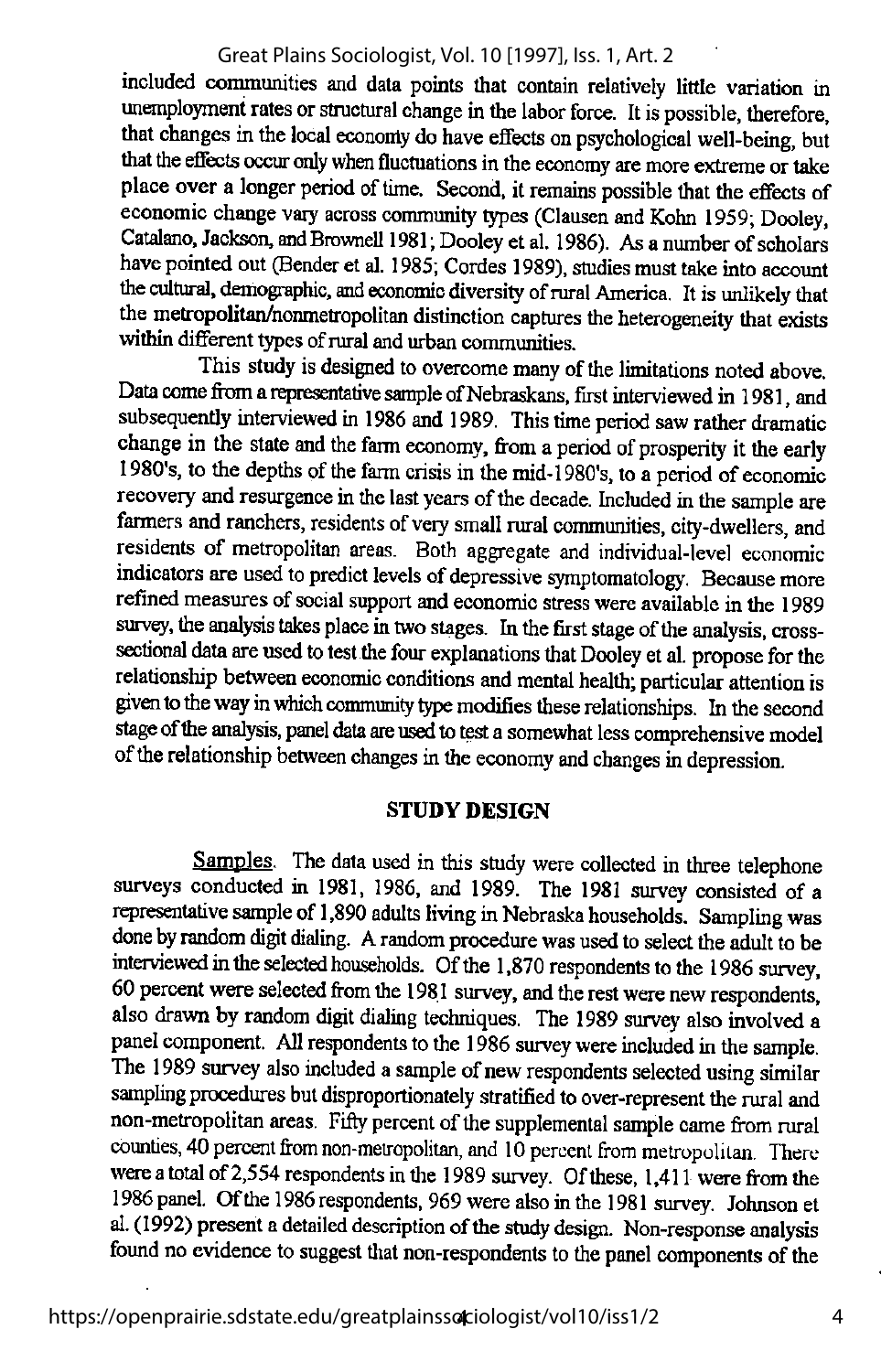survey had higher rates of depression, alcohol use, or economic distress than respondents.

Measure of Depression. Depression was measured at all three times points bythe 17-item Warheit depression subscale (Schwab etal. 1979), This measure is part of a larger general impairment scale that has been used in a number of community surveys throughout the United States (Warheit et al. 1976; 1986). Reliability and validity tests conducted by Schwab et al. (1979) found that the scale was able to differentiate between clinical and nonclinical populations, was consistent with the judgments of psychiatrists, and had an alpha reliability coefficient in excess of 80.

Aggregate Economic Measures and Communitv Size. Two measures of local economic conditions are used in the analyses. The first indicator is a measure of change in the total number of persons employed in a county and is computed as a 3-yearmoving average. The second indicator isthe county-wide average wage per employee in 1988. Because the employment and wage variables are highly correlated, the effects of each variable are, analyzed separately.

Community size is also measured in two ways; it enters most of the analyses as a straight measure of population size. In the analyses which focus on community interaction effects, communities are categorized into five types, reflecting different points on the rural/urban continuum: farms, rural (open country and towns with populations of less than 2500), towns with populations of 2500 to 10,000, cities with populations from 10,000 to 50,000, and metropolitan areas larger than 50,000.

Individual Measures of Economic Well-being and Social Support. Four indicators of individual economic well-being and social support are used in our analyses. In order to test the "provocation hypothesis", we use an index of negative economic events, that is based on the work of Tausig (1982). The measure is a simple count of the number of economically stressful events a person has experienced within the past three years. It includes items such as being laid off or fired, taking a second job to make ends meet, putting off medical care because it could not be afforded, loan foreclosures, etc. Scores on the economic distress index can range from  $0$  to 12; because the variable is highly skewed, scores of 5 or more are coded as 5.

The "anticipation hypothesis" is assessed by including in the analvsis a variable which taps an individual's evaluation of his or her own financial prospects. The item asks: What about your financial prospects: Do you feel that you are better off this year than you were two years ago at this time, about the same, or worse off? This item is available at all three time points in the survey, and so is used in both the cross-sectional analysis and in the analysis of change.<br>A perceptions of the local economy indicator is used to test the hypothesis

that the psychological consequences of individual economic hardship varies depending upon the state of the economy and upon an individuals cognitive appraisal of whether their personal economic distress is a reflection of local economic conditions or personal shortcoming. The item asks: How would you rate the economy in your local area? Would you say it is excellent, good, fair, or poor? Finally, an Available Social Support index is used to test the hypothesis that declines in the local economy affect mental health by disrupting social support systems. The measure used in this study is derived from the 40-item Interpersonal Support Evaluation List developed by Cohen, Mermelstein, Karmack and Hoberman (1985). It includes items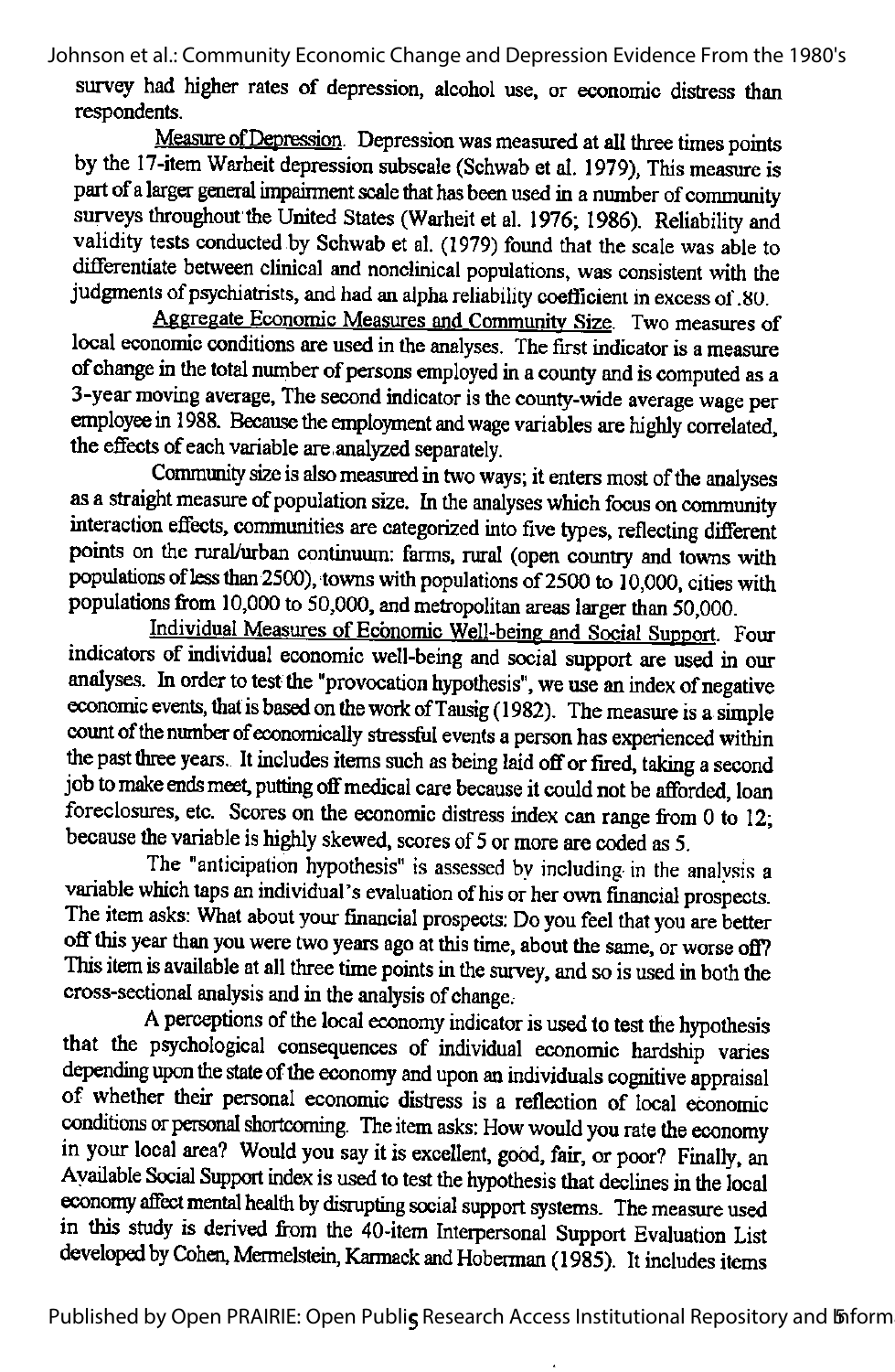from each of four domains of social support/resources: tangible, appraisal, selfesteem, and belonging. The measure used in this paper is a count of the number of different types of support the respondent perceives to be available to him/her through their existing support networks. Scores range from 0 to 13, but the variable is highly skewed. Consequently, scores of 0 through 7 were set equal to 7.

Control variables. In all analyses, controls are introduced for the possibly confounding effects of age, gender, and education. Age is a respondent's actual age in years and education is measured in terms of years of school completed.

Methods. Using both a cross-sectional and a panel design, multiple regression techniques are used to test each of the four hypotheses, outlined by Dooley et al. (1986). Multiple regression is also used to test for the presence ofinteraction effects by community type. Means, standard deviations, and zero-order correlations for all dependent and independent variables used in the 1989 cross-sectional analyses are presentedin Table 1.

According to the "provocation hypothesis", local economic conditions impact mental health because they alter the probabilities that an individual will experience economic distress. In our data, there is virtually no support for this hypothesis. First, the zero-order correlations between the two indicators of the local economy and individual depression were not significant. Second, only average wage per county was significantly related to personal economic distress and that relationship was not strong; the beta coefficient, after controlling for demographic variables was .07 (data not shown). Third, and perhaps most importantly, economic distress does not appear to mediate the relationship between aggregate economic conditions and mental health. Consistent with previous literature, economic distress is significantly and strongly related to depression, with a beta of .28 (analysis shown in Table 2); it remains significant both before and after controlling for aggregate economic variables. The effects of county wage level remains significant when individual economic hardship enters the equation; however, the effects are small and in a direction opposite of that predicted by the hypothesis; after controlling for individual economic distress, the higher the average wage level in the county, the higher the level of depression (Beta  $= 05$ ). In sum, findings provide little support for either the basic proposition that local economic conditions impact individual well-being or the provocation hypothesis that they do so by increasing or decreasing the probabilities that individuals will experience negative economic events.

Results from an analysisof the effects of communitysize are also reported in Table2. As a preface, it isimportant tonotethat even though 1989 was a relatively goodyearforthe agriculturaleconomy,larger communities in Nebraska experienced substantially greater gains in employment in the three years prior to the survey than had smaller communities  $(r=0.47)$  and they had a significantly higher wages overall than rural areas  $(r=.68)$ . Nevertheless, there is no evidence that farmers and other rural residents had any higher levels of depression in 1989 than the residents of larger communities. In fact, community size has a very modest, but statistically significant, positive effect on depression, after controls are introduced for personal economic distress. Despite their personal and community economic(mis)fortunes, rural and small town residents are slightly less depressed than urban and metropolitan dwellers. This finding stands in rather stark contrast to what might be expected on the basis of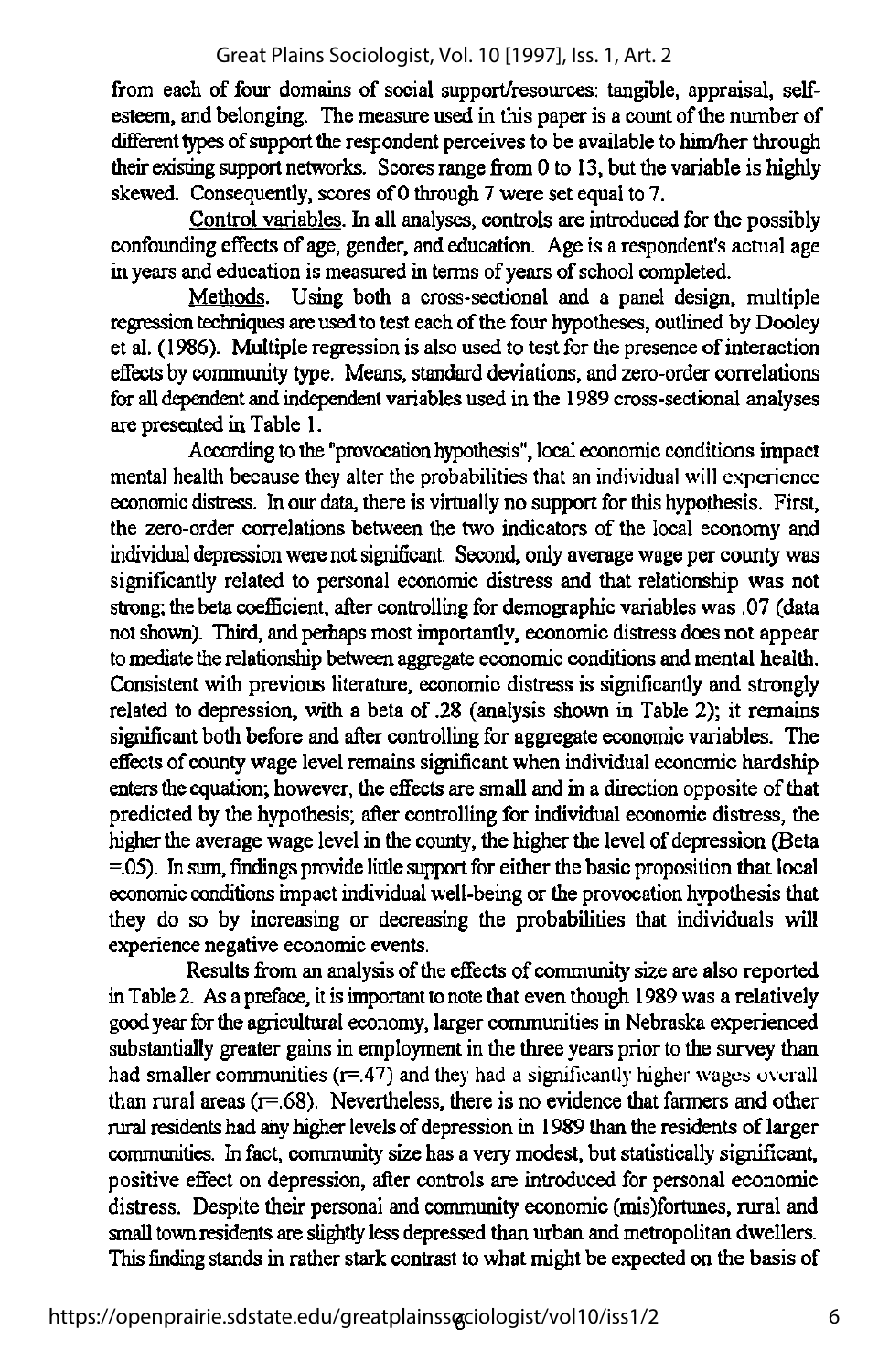| sectional<br>Table 1.          | Correlati<br>sample. | means<br>$(N=2485)$<br>ons, | and           |                |       | standard deviation of variables in the 1989 |                              |                     |                          | cross-                     |                        |                   |
|--------------------------------|----------------------|-----------------------------|---------------|----------------|-------|---------------------------------------------|------------------------------|---------------------|--------------------------|----------------------------|------------------------|-------------------|
| Variables                      | Mean                 | Dev.<br>std.                | Gender        | Age            | Educ. | Comm.<br>Size                               | Econo<br>Distr<br>nic<br>959 | Wage<br>Avg.<br>Ìд  | Employ<br>Change<br>Cnty | Econ<br>Pros<br>pect<br>U) | Local<br>Econ.<br>Rate | Support<br>Social |
| Gender                         | N<br>1.58            | .490                        |               |                |       |                                             |                              |                     |                          |                            |                        |                   |
| Age                            | œ<br>48.8            | 17.5                        | 080.          | $\ddot{ }$     |       |                                             |                              |                     |                          |                            |                        |                   |
| Education                      | 0<br>13.2            | 2.64                        | $-0.7$        | .286           |       |                                             |                              |                     |                          |                            |                        |                   |
| Community<br>Size              | iŋ,<br>56.81         | 114                         | $-0.05$       | .105           | .169  | ٠<br>$\mathbf{\overline{d}}$                |                              |                     |                          |                            |                        |                   |
| Economic<br>Distress           | 1.372                | 1.84                        | .029          | .281           | .018  | .035                                        | $\ddot{ }$                   |                     |                          |                            |                        |                   |
| Wage<br>Average<br>County      | 12.60                | 2.68                        | $\frac{5}{1}$ | .123           | .174  | .68                                         | .052                         | ٠<br>$\blacksquare$ |                          |                            |                        |                   |
| Employment<br>County<br>Change | m<br>0.03            | .029                        | $-0.05$       | $\frac{1}{2}$  | .169  | $-47$                                       | $-025$                       | .683                |                          |                            |                        |                   |
| Prospects<br>Economic          | 1.75                 | .694                        | .061          | .334           | .167  | .048                                        | .091                         | .065                | .083                     | .<br>۲                     |                        |                   |
| Rate Local<br>Economy          | 2.559                | .729                        | 046           | $\overline{0}$ | .093  | .209                                        | .209                         | $-244$              | .303                     | .195                       | ᅱ                      |                   |
| Social<br>Support              | 12.05                | 1.395                       | .082          | .159           | 188   | .001                                        | .078                         | .003                | .014                     | .163                       | .128                   | $\dot{a}$         |
| Depression                     | 13.89                | 6.859                       | .066          | .062           | 111   | 020                                         | .282                         | .011                | .001                     | .130                       | 134                    | .359              |
|                                |                      |                             |               |                |       |                                             |                              |                     |                          |                            |                        |                   |

Published by Open PRAIRIE: Open Public Research Access Institutional Repository and Inform

Johnson et al.: Community Economic Change and Depression Evidence From the 1980's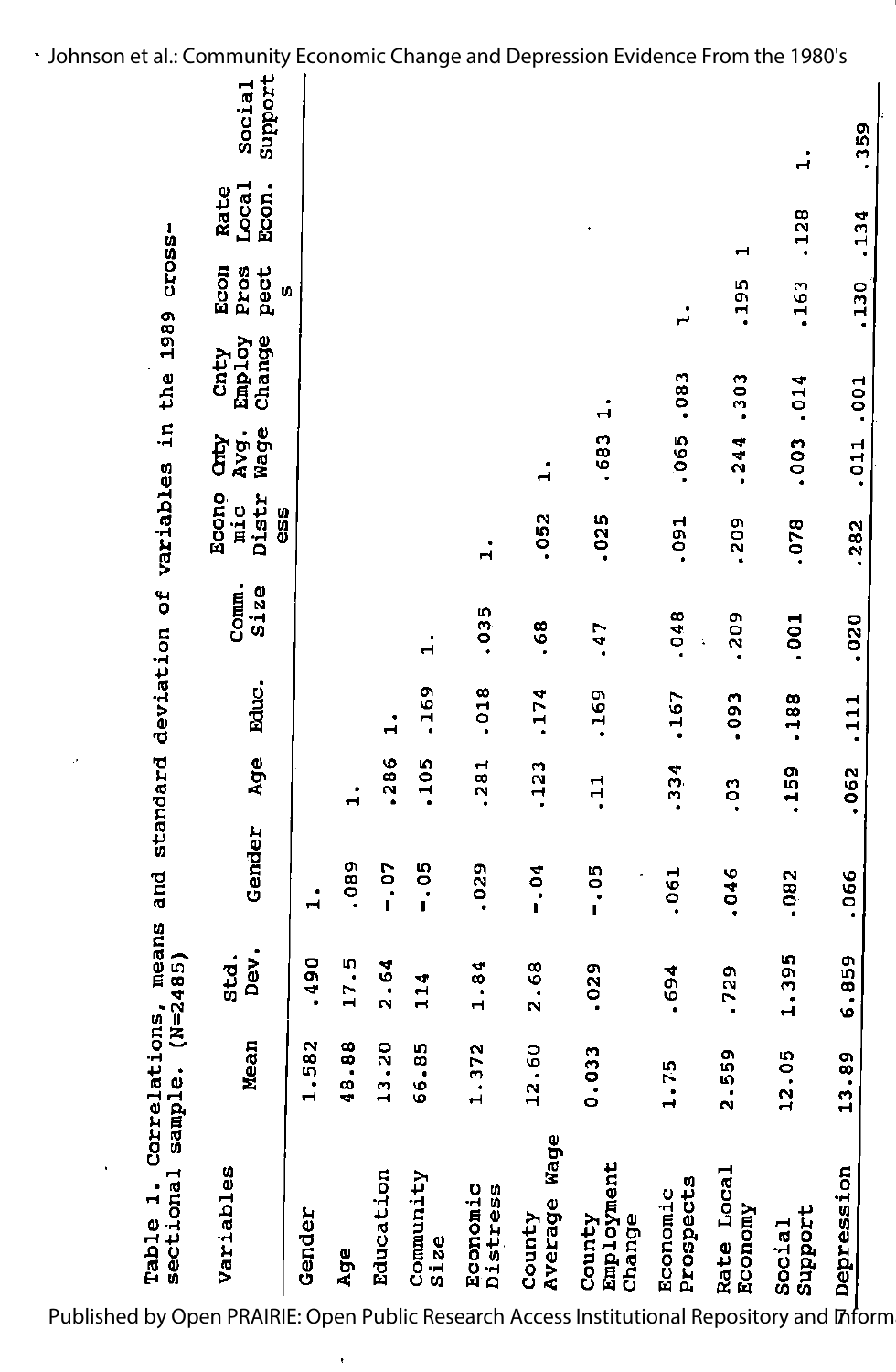the effects on depression (dependent Table 2. Standardiżed regression coefficients showing the effects on depression (dependent<br>Variables) of aggregate economic indicators, community size, and individual perceptions<br>and social support. (Gender, age and educat size, and individual perceptions the q. controls and education were included as community coefficients showing indicators, age aggregate economic Standardized regression (Gender,  $regression)$ .  $(N = 2,451)$ .  $-4511$  $\ddot{\phantom{0}}$  $\mathbf{I}$ support. E **bd** variables) regression) and social Table 2.

 $\hat{J}$ 

| Ϊ,                             | - 1<br>   <br> |                   |      |         |         |         |         |                       |         |                |
|--------------------------------|----------------|-------------------|------|---------|---------|---------|---------|-----------------------|---------|----------------|
| Independent<br>Variables       |                | $\mathbf{\Omega}$ | m    |         | ю       | ဖ       |         | $\boldsymbol{\infty}$ | è       | $\overline{a}$ |
| Community Size                 | 0.04           |                   |      | $0.05*$ |         |         | 0.04    | 0.05                  | 0.03    | 0.04           |
| County Change<br>in Employment |                | 0.01              |      |         | 0.03    |         | 0.04    |                       | 0.02    |                |
| County Average<br>Nage         |                |                   | 0.03 |         |         | $0.05*$ |         | 0.03                  |         | 0.01           |
| Distress<br>Economic           |                |                   |      | $0.28*$ | $0.28*$ | $0.28*$ | $0.25*$ | $0.25*$               | $0.21*$ | $0.21*$        |
| Perceived Local<br>Economy     |                |                   |      |         |         |         | $0.07*$ | $0.07*$               | 0.04    | 0.04           |
| Prospects<br>Economic          |                |                   |      |         |         |         | $0.09*$ | $0.09*$               | $0.07*$ | $0.07*$        |
| Social Support                 |                |                   |      |         |         |         |         |                       | $0.34*$ | $0.34*$<br>ľ   |
| Ē<br>0.<br>P<1<br>Note:        |                |                   |      |         |         |         |         |                       |         |                |

https://openprairie.sdstate.edu/greatplainssociologist/vol10/iss1/2

8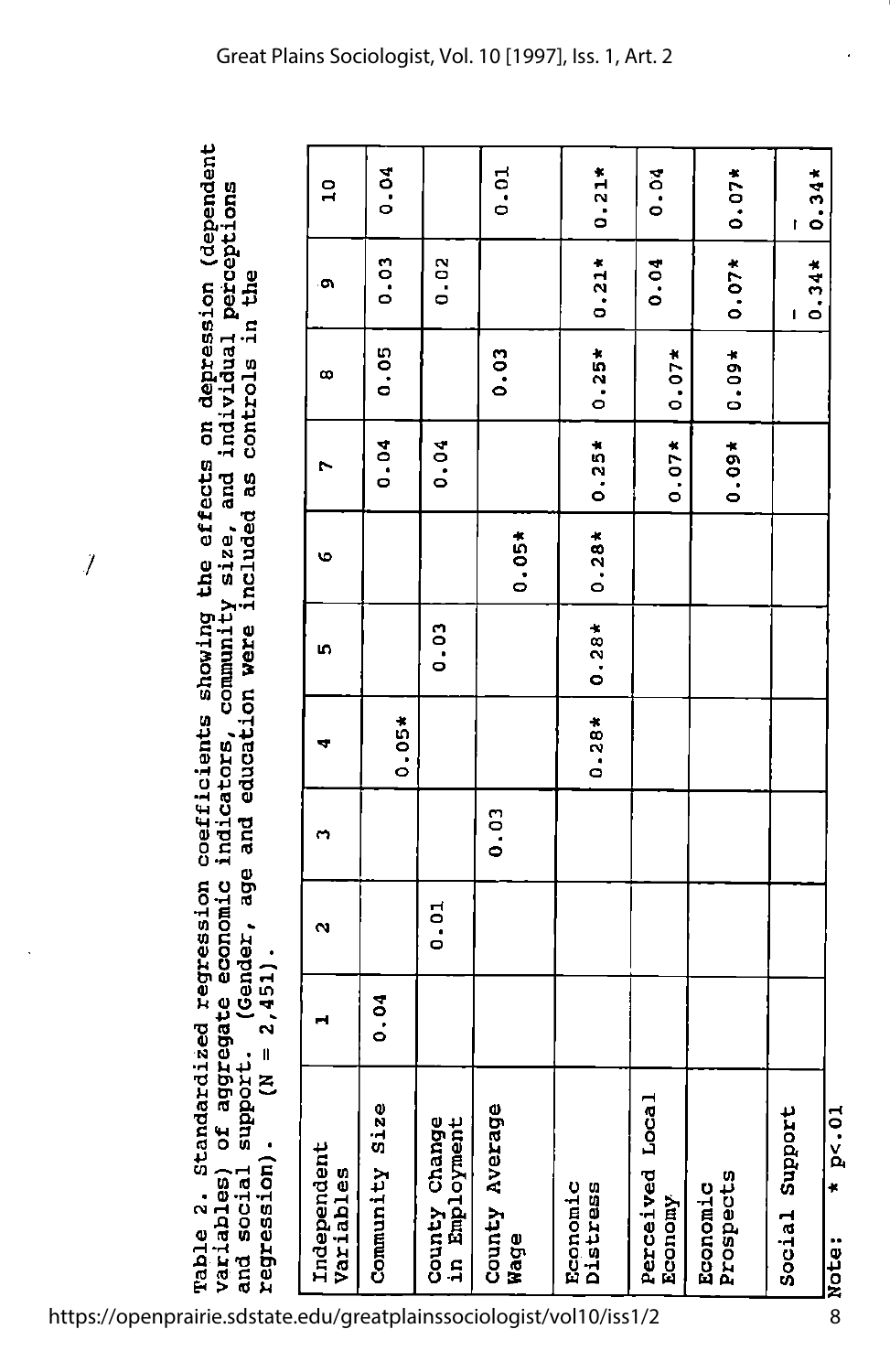much of the farm crisis and mental health literature. Two explanations seem plausible. First, even though rural economies remained depressed relative to those of larger communities, the late 1980's was a period of economic recovery in the agricultural sector. If local economic conditions affect mental health only under conditions of economic crisis, the recovery of the late 80's may have eliminated the range of economic conditions which produce a significant increase in depression. Thus, as was true for Dooley et al., our study may not have included communities with enough variation inwage,and employment levels to detect a significant relationship between aggregate economic conditions and depression.

Alternatively, it may be that the effects of actual economic conditions are contingent upon an individual's subjective interpretation of them. Although there was a recovery inthe farm-based economy during the late 1980's, this recovery did not eliminate community differences in relative levels of employment or wages nor did it reverse the pattern of long-term rural economic decline. Nevertheless, short-term improvements may have been sufficient to eliminate both the actual economic hardships of the immediately preceding years and the "crisis mentality" that had developed in many small communities. Relative to even a few years earlier, rural residents in 1989 may have been more optimistic about their own personal economic prospects and more positive in their evaluations of the economic health of their communities. Thus, by 1989, changes in subjective evaluations of the economy may have reduce the elevated levels of depression observed among farmers in the early to mid-1980's. If this explanation is appropriate, we would expect to find that change in aggregate economic variables is moreimportant to mental health than absolute levels and that community size, local economic conditions, and even individual economic distress affect depression indirectly, and primarily through subjective evaluations of the local economy or personal financial prospects. The effects of economic change are analyzed in the second stage of our analysis. However, subjective assessment of the economy is the key explanatory variable in the "anticipation hypothesis", to which we now turn.

Recall that the anticipation hypothesis states that even in the absence of negative economic experiences, individuals can be negatively impacted by economic conditions if, as a result of those changes, they become worried and less optimistic about their own economic prospects. This hypothesis would be supported, then, if perceptions of the local economy or one's own economic future are significantly related to both actual economic conditions and depression.

As expected, there was a significant relationship between actual economic condition and respondent's evaluation of them; this relationship held independent of community size and level of individual economic distress. Furthermore, small town residents perceived their local economies to be in poorer condition than urban dwellers did, even after controlling for actual economic conditions and level of personal economic distress. Although perceived personal economic prospects are related to perceptions of how the local economy is doing, neither actual county-level economic indicator impacted individual assessments of their own personal financial prospects (data not shown). Together, these results suggest that aggregate economic conditions must influence mental health, if they do so at all, indirectly through their association with subjective evaluations of the economy.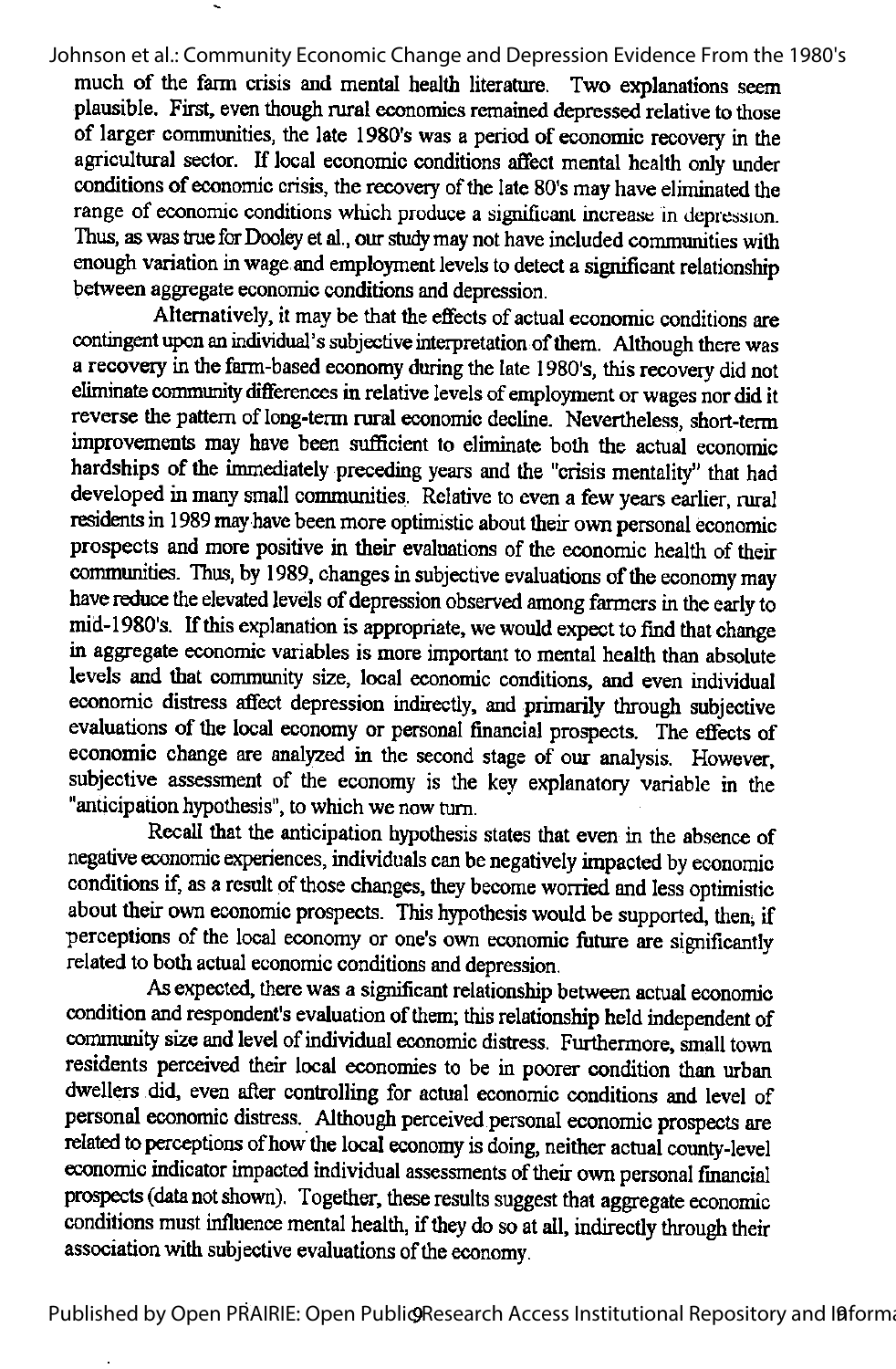Table 2 arrays findings from the regression analysis in which personal economic distress, perceptions of the local economy, economic prospects, community size, and control variables are used to predict depression. Results are consistent with the "anticipation hypothesis". That is, respondents' perceptions of local economic conditions do have significant effects on depression, even after controlling for individual level of experienced economic distress (see columns 7 and 8 of Table 2).

There was no support in our data for either variation of the interaction hypothesis. Hypothesis 3 assumes that an individual's perception of the local economy impacts the extent to which his or her own personal economic distress leads to depression. We created an interaction term between perceived local economy and economic distress and added it to the overall regression equation. Because the interaction tenn failed to reach statistical significance, interaction hypothesis 3 was not supported (data not shown).

Hypothesis 4 also is an interaction hypothesis. It states that the economy can disrupt social support systems, which in turn can affect the relationship between economic distress and depression. As anticipated, social support is strongly, directly, andinversely related to depression (columns 9 and 10 of Table2).Low social support is association with higher levels of depression. Analyses further demonstrate that social support has the significant and substantial buffering effect that Pearlin et al.  $(1981)$  and others have reported (data not shown). That is, social support not only has direct effects on mental health, it has its most substantial effects during periods of high economic distress. However, there is no evidence in our data that local economic conditions significantly impact social support networks. Forthis reason, hypothesis 4 is not supported.

Before turning to the change analysis, several comments on the effects of community size are in order. It is possible that the effects observed in the model vary by community size. For example, in smaller communities economic changes might be more visible to the residents and the closer ties among community residents often found in small communities might increase the accuracy of their awareness of economic changes. To test for community size differences in the model, the analyses were repeated for three groups--rural, urban, and metropolitan communities. The pattern of findings was very similar across community types. There is little reason, then, tobelieve that the effects of aggregate economic conditions on depression vary by communitysize.

#### CHANGE ANALYSIS

The panel data provide an opportunity to test whether changes in depression occurring among the respondents during the decade correspond to changes in the local economic conditions and individual changes in economic conditions. Because the measures of individual economic distress available for all respondents at each point in time are limited, we are unable to test all the hypotheses with the panel data and restrict this analysis to answering three questions:

I. Do changes in an individuals economic situation correspond to changes in depression?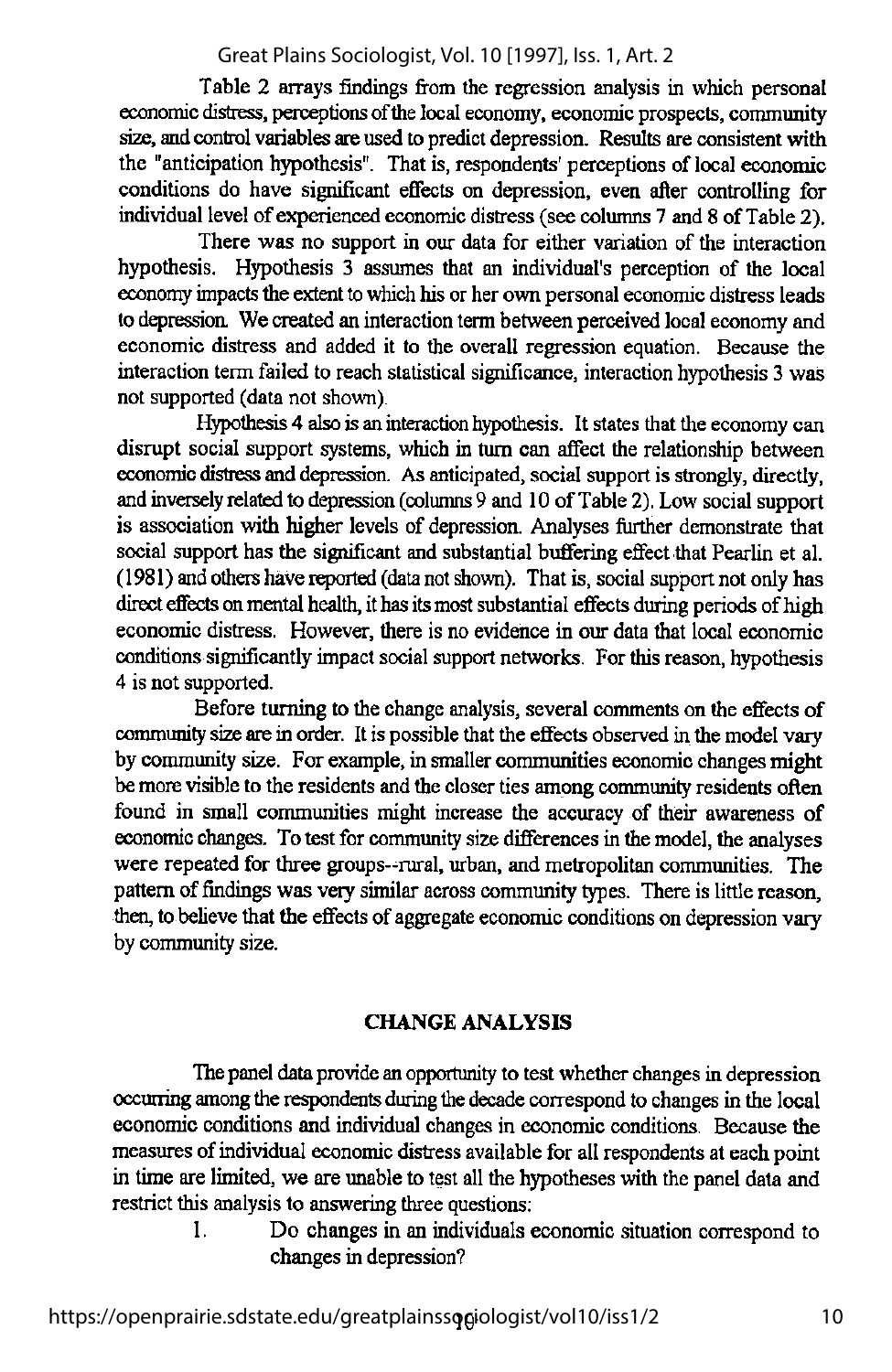- 2. Do changes in aggregate economic conditions produce changes in depression.
- 3. Arechanges indepression dueto aggregate economic conditions mediated by changes in the individual's economic situation?

The change analysis focuses on two panels: one compares changes in scores of respondents interviewed in 1981 and 1986 and the other compares change scores for those interviewed in 1986 and 1989. The measure of economic distress used in the cross-sectional analysis for 1989 was not available on either the 1986 or 1981 survey instrument. Two measures of change in individual economic conditions were substituted-change in economic prospects and change in total family income.

Aggregate economic situation was measured by change in number of employees and change in average wage per employee. Change was measured over three years and three-year moving averages were calculated to smooth out some of the irregularities in the data. Substitution of longer periods and other aggregate indicators (e.g., change in number of farm and non-farm proprietors, change in farm and proprietor income, change in population) had little effect on the outcomes of the analysis.

Because of the results of the panel analysis found no support for an effect of change in aggregate economic measures on change in depression, we only provide a brief summary of the findings here (more detailed tables are available from the authors by request). The answer to the first question is affirmative, changes in individual economic conditions were found to has asignificant effect onchanges indepression with improving economic prospects and income associated with lowered depression scores. However, in both correlation and regression analyses, none of the aggregate economic indicators were significantly related to individual change in depression in either panel, both before and after controlling for individual economic conditions, so the last two research questions vielded negative answers.

# DISCUSSION AND CONCLUSIONS

This research provides additional support for linking individual economic distress and depression, but there is little evidence to link aggregate local economic conditions to depression either in the panel or the cross-sectional samples. While respondents were able to evaluate the state of the local economy with some degree of accuracy and these perceptions were related to depression independently of individually experienced economic distress, this indirect effect was too small to produce an observable effect of aggregate economic conditions on depression. It is tempting to conclude that the lack of a relationship with the aggregate measures is due to weak or incomplete measures. However, there is considerable evidence that the measures, particularly in the cross-section model, are at least as reliable and valid as those used in the economic stress/depression literature. The magnitude of the relationships between individual negative economic events and depression ubserved here closely parallel those found in other studies. Furthermore, the strong correlations between aggregate indicators and community size is consistent with what is known about the effects of changes in the rural agricultural economy on overall economic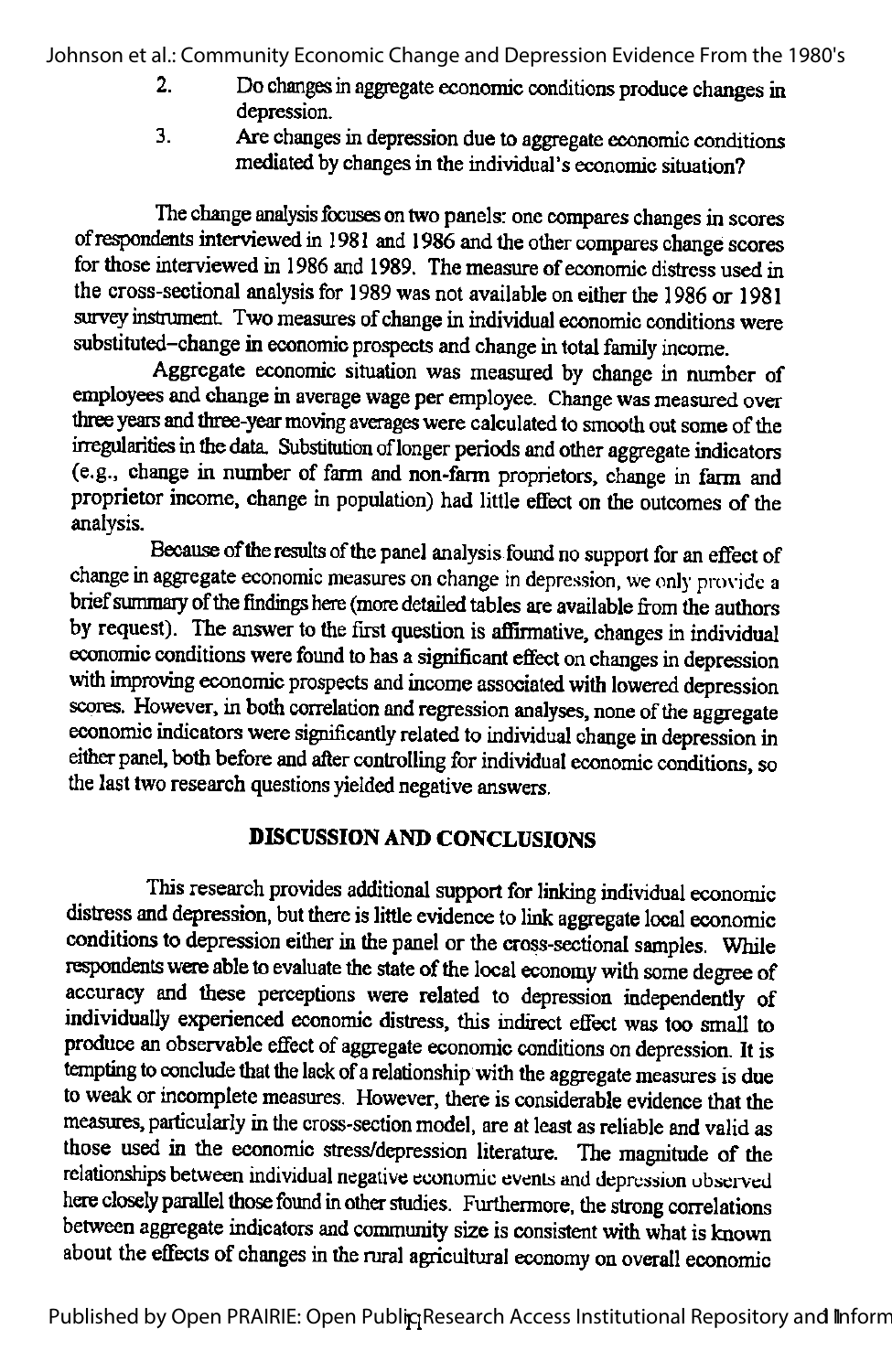performance in Nebraska. If methodological or measurement flaws have prevented us from detecting the significant effects of local economies, it probably stems either from factors that influence how people perceive their own economic situation, or from inadequate variation in the range and duration (i.e., acute versus chronic nature) ofruraleconomic changes during ourstudy period.

Clearly local economic conditions impact how people assess their own economic situation. Nevertheless, this relationship is probably tempered and overshadowed by the individual's own particular niche in the local economic system. The local grocer, for instance, may see a declining population as a threat to his/her livelihood, but this may have little effect upon the farmer. The farmer, however, is likely to be concerned with trends in interest rates, land values, and commodity prices and supports. The very weak relationship between perceived economic prospects and aggregate economic indicators found in both the crosssectional and panel analyses suggests that the local economy may not be a useful focus for studying an anticipation effect on depression.

The relatively long term decline in rural and agricultural based communities may be another reason why we find little evidence of the effects of aggregate economic conditions on individual psychological well-being. While there have been periods when the process accelerated, the mid-1980s for example, loss of family farms and declining population has been occurring in the Midwest for decades. The chronicity of this process may have lead to coping mechanisms that attenuate the psychological consequences that might attend more acute and unexpected situations, such as large plant closing. While the loss of a farm through foreclosure is a serious acute event that can have serious psychological consequences for the farm family involved, it is a rarer occurrence than the decline in number of farms through retirement, consolidation into larger farms, or sons and daughters of farm families seeking employment elsewhere In sum, because underemployment and the outmigration of young adults are common occurrences in rural and small town populations, they may have no particular mental health consequences. Urban/rural wage and employment differentials are simply a reality that community residents have come to expect.

Clearly, more research is needed in which sectorial and national economic factors are taken into consideration in models exploring the psychological consequences of change in local economies. However, our findings do raise serious questions about whether or not local economic conditions have any effect on mental health, beyond their effects on individual economic circumstances.

Our findings have implications for people living in rural areas and small town in the Great Plains. We found that the mid-1980s farm crisis jeopardized people's mental health but when the economy improved, so did their mental health. While rural residents are subjected to the substantial ups and down of an agricultural economy, living in small towns and rural areas appears to also incur advantages for mental health that may cancel out these negative effects. The bottom line is that in terms of mental health rural and small town dwellers are doing at least as well as their urban counterparts. There is little support for the notion that living in declining rural communities compounds the negative effects on individual well-being of their own economic situation.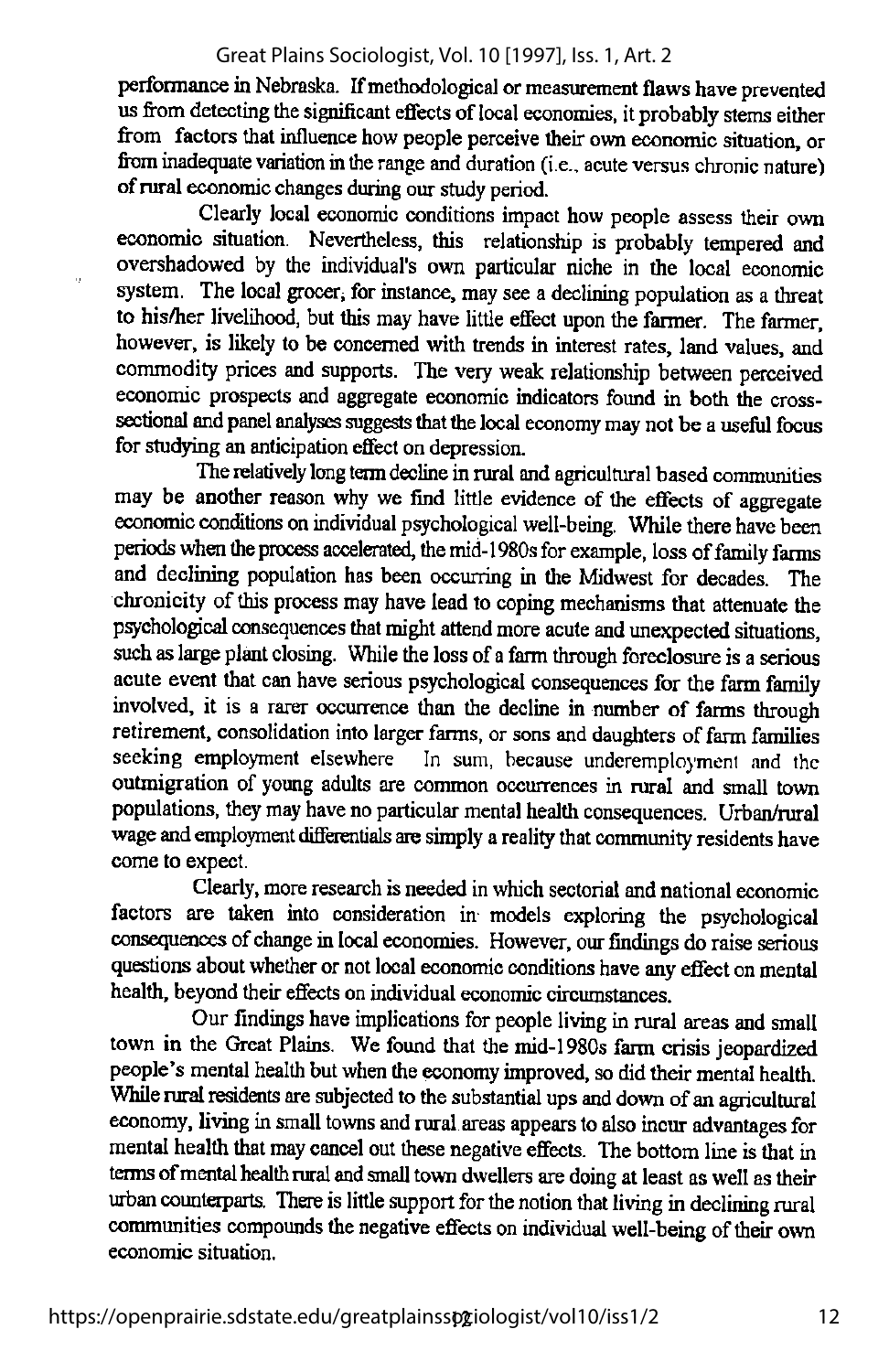#### References

- Bender, L.D., B.L. Green, T. F. Hady, J.A. Kuehn, M.K. Nelson, L.B. Parkinson, and P.J.Ross. 1985. "The diverse social and economic structure of nonmetropolitan America." Rural Development Research Report, no. 49. Washington D.C.: U.S. Government Printing Office.
- Brenner, M.H. 1976. "Estimating the social costs of economic policy: Implications for mental and physical health and criminal aggression." (Paper no. 5, Report to the Congressional Service of the Library of Congress and Joint Economic Committee of Congress). Washington D. C.: U.S. Government Printing Office.
- 1973. Mental Illness and the Economy. Cambridge. MA: Harvard University Press.
- Catalano, Ralph and David Dooley. 1977, "Economic predictors of depressed mood and stressful life events in a metropolitan community." Journal of Health and Social Behavior 18:292-302.
- Clausen, John A. and Melvin L. Kohn. 1959. "Relation of schizophrenia to the social structure of a small city," Pp. 69-94 in B. Pasaminick (ed.) Epidemiology of Mental Disorder. Washington D.C.: American Association for the Advancement of Science.
- Cohen, Sheldon, Robin Mermelstein, Tom Karmack, and Harry Hoberman. 1985 "Measuring the functional components of social support," Chapter 5 in I. Sarason and B. Sarason (eds.) Social Support: Theory, Research, and Applications. Dorhdrecht, Neth.: Martinus Nijhoff.
- Conger, Rand D., and Glen H. Elder. 1994. Families in Troubled Times: Adapting to Change in Rural America. New York: Aldine De Gruyter.
- Cordes, Sam M. 1989. "The changing rural environment and the relationship between health services and rural development," Health Services Research 23:757-789.
- Dooley, David and Ralph Catalano. 1980. "Economic change as a cause of behavioral disorder," Psychological Bulletin 87:450-468.
- Dooley, David, Ralph Catalano, Robert Jackson and Arlene Brownell. 1981. "Economic, life, and symptom changes in a nonmetropolitan community." Journal of Health and Social Behavior 22:144-154.
- Dooley, David, Ralph Catalano, and Arelene Brownell. 1986. "The relation of economic conditions, social support, and life events to depression," Journal of Community Psychology 14:103-119.
- Hovt, Dan R. 1988. Economic stress and mental health in rural Iowa: Unpublished manuscript. Department of Sociology and Anthropology. Iowa State University, Ames, Iowa.
- Johnson. David R., Suzanne T. Ortega, Peter G. Beeson. and Betty Craft. 1992. Economic Decline and Psychosocial Impairment: Methodology Report. Dept. of Sociology: University of Nebraska-Lincoln, Lincoln, NE.
- Kettner, K.A., J. Geller, R.L. Ludtke, and J. Kelly. 1988 "Economic hardship and stress among farm operators in North Dakota: The buffering effect of social support," Great Plains Sociologist 1:69-88.
- Marlowe, J. and F. Little. 1985. Mental strain and farm women as a result of

Published by Open PRAIRIE: Open Publit Research Access Institutional Repository and Inform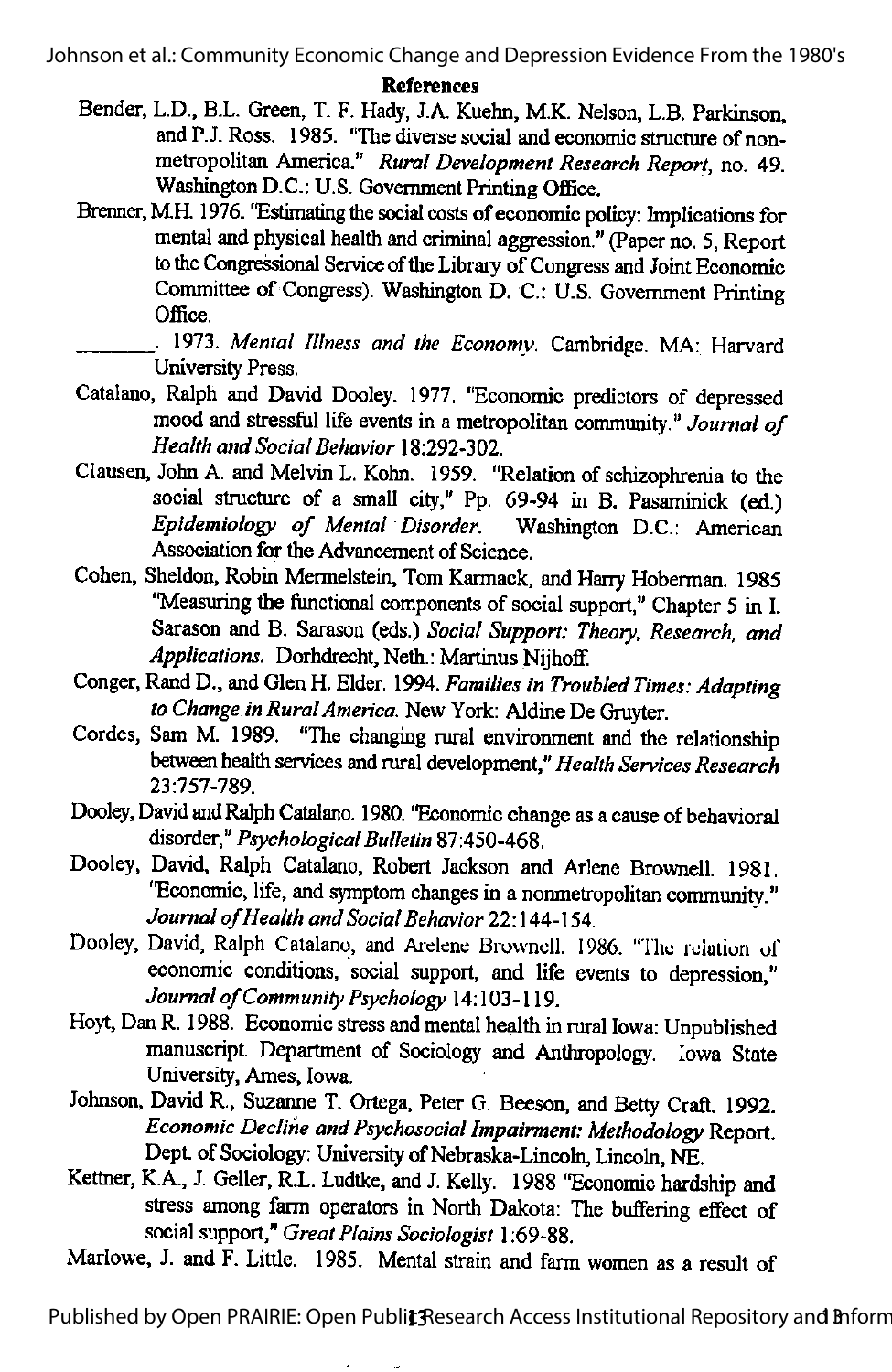economic pressures. Paper presented at the National Conference on American Farm Women in Historical Perspective. Washington, D.C.

- Ortega, Suzanne T., David R. Johnson, and Betty Craft. 1994. "The farm crisis and mental health: A longitudinal study of the 1980s." Rural Sociology 59:598-616.
- Pearlin, Leonard L, Elizabeth A. Menaghan, Morton A. Lieberman, and Joseph T. Mullan. 1981. "The stress process." Journal of Health and Social Behavior 22:337-356.
- Schwab, John J. Roger A. Bell, George J. Warheit, R. B. Schwab. 1979. Social Order and Mental Health. New York:Brunner/Mazel.
- Tausig, Mark. 1982. "Measuring life events." Journal of Health and Social Behavior 23:52-64.
- Warheit, George J., Roger A. Bell, John J. Schwab, and Joanne Buhl. 1986. "An epidemiological assessment of mental health problems in the southeastern United States." Chapter 10 in M. Wiessman, J.K. Meyers, and C. Ross (eds.) Community Surveys of Psychiatric Disorders. New Brunswick, N.J.: Rutgers University Press.
- Warheit, George J., Charles E.Holzer, Roger A. Bell, and Sandra A. Arey. 1976. "Sex, marital status and mental health; A reappraisal." Social Forces 55:459-470.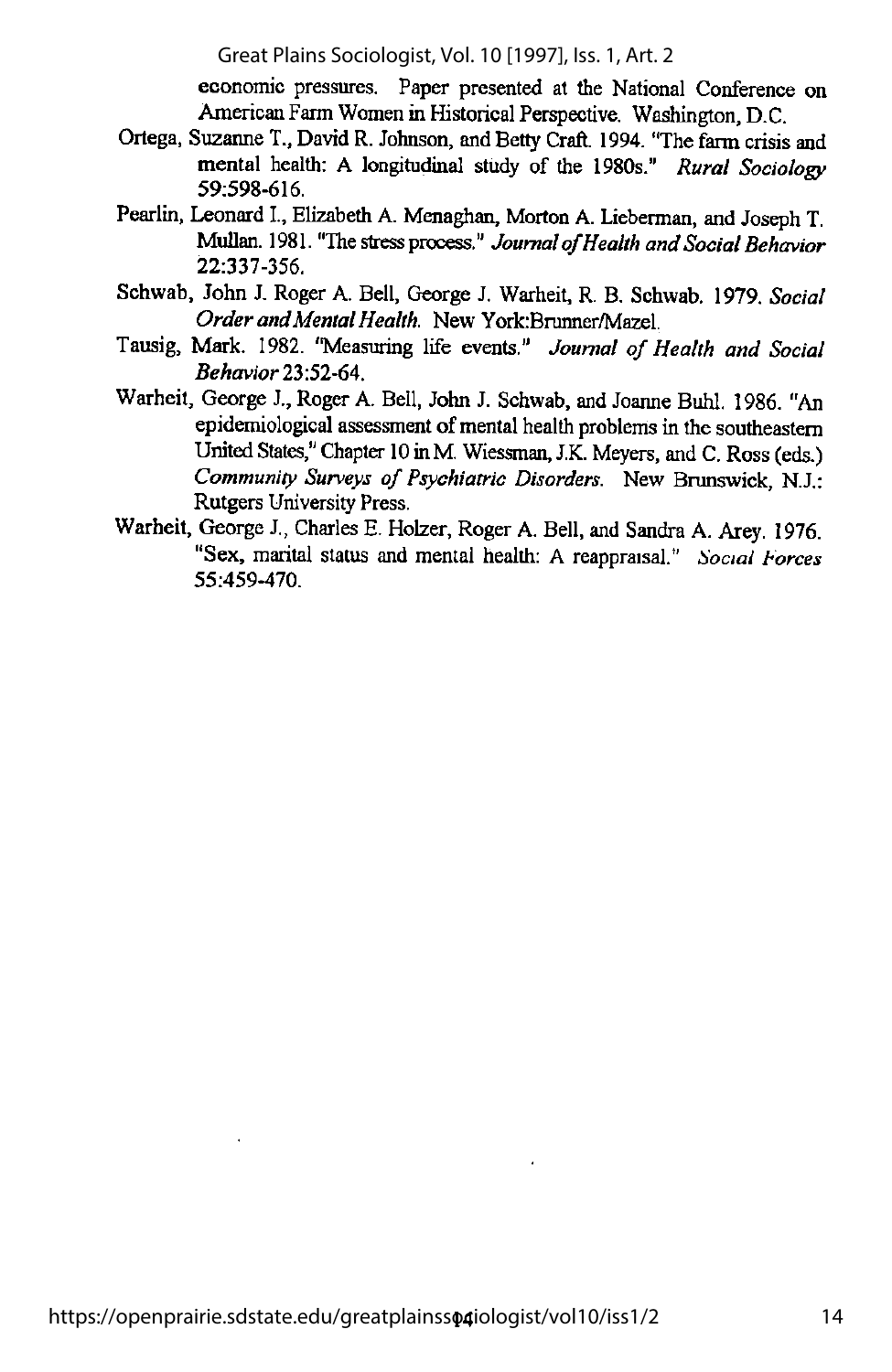References

- Bender. L.D., B.L. Green. T. F. Hady, J.A. Kuehn. M.K. Nelson, L.B. Parkinson, and P.J. Ross. 1985. "The diverse social and economic structure of nonmetropolitan America." Rural Development Research Report, no. 49. Washington D.C.: U.S. Government Printing Office.
- Brenner, M.H. 1976. "Estimating the social costs of economic policy: Implications for mental and physical health and criminal aggression." (Paper no. 5, Report to the Congressional Service of the Library of Congress and Joint Economic Committee of Congress). Washington D. C.: U.S. Government Printing Office.
- 1973. Mental Illness and the Economy. Cambridge, MA; Harvard University Press.
- Catalano, Ralph and David Dooley. 1977. "Economic predictors of depressed mood and stressful life events in a metropolitan community." Journal of Health and Social Behavior 18:292-302
- Clausen, John A. and Melvin L. Kohn. 1959. "Relation of schizophrenia to the social structure of a small city," Pp. 69-94 in B. Pasaminick (ed.) Epidemiology of Mental Disorder. Washington D.C.: American Association for the Advancement of Science.
- Cohen, Sheldon, Robin Mermelstein. Tom Karmack, and Harry Hoberman. 1985 "Measuring the functional components of social support," Chapter 5 in I. Sarason and B. Sarason (eds.) Social Support: Theory, Research, and Applications. Dorhdrecht, Neth.: Martinus Nijhoff.
- Conger, Rand D., and Glen H. Elder. 1994. Families in Troubled Times: Adapting to Change in Rural America. New York: Aldine De Gruvter.
- Cordes, Sam M. 1989. "The changing rural environment and the relationship between health services and rural development," Health Services Research 23:757-789.
- Dooley, David and Ralph Catalano. 1980. "Economic change as a cause of behavioral disorder," Psychological Bulletin 87:450-468.
- Dooley, David, Ralph Catalano. Robert Jackson and Arlene Brownell. 1981. "Economic, life, and symptom changes in a nonmetropolitan community." Journal of Health and Social Behavior 22:144-154.
- Dooley, David, Ralph Catalano, and Arelene Brownell. 1986. "The relation of economic conditions, social support, and life events to depression," Journal ofCommunity Psychology 14:103-119.

Published by Open PRAIRIE: Open Publi<sup>3</sup> Research Access Institutional Repository and Enform